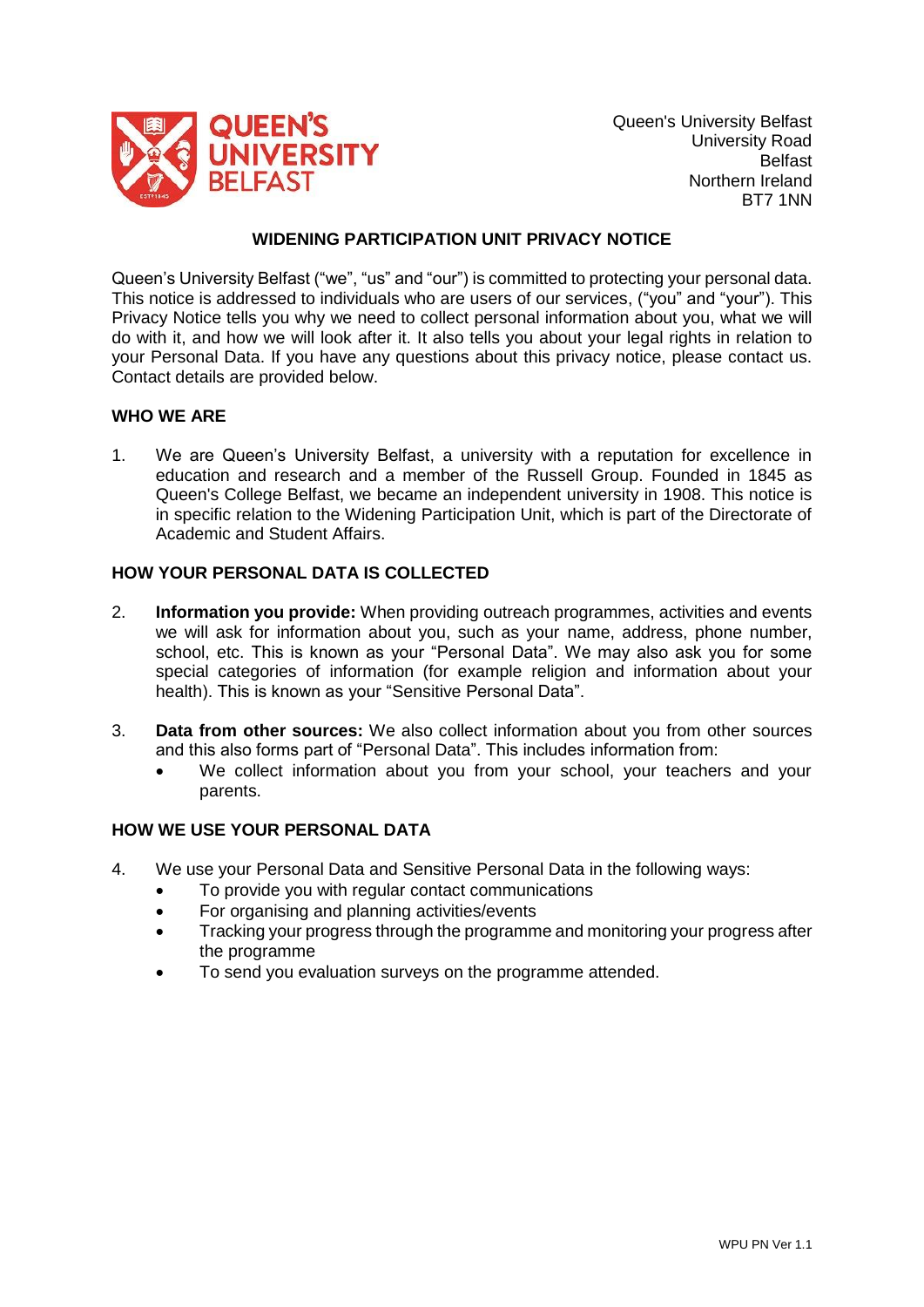# **LEGAL BASIS FOR COLLECTING AND USING YOUR PERSONAL DATA**

- 5. We will only use your Personal Data if we have valid reasons for doing so. These reasons are known as our "legal basis for processing". In certain circumstances we may ask for your consent to process your information. At other times we may be required to process your information to enable us to fulfil our part of the contract we have with you. There are circumstances where we have a legitimate interest to process your personal data, for example to provide you with a service which you have requested. The legal basis for processing your Personal Data is,
	- Article 6, 1 (e) processing is necessary for the purposes of the legitimate interests pursued by the controller or by a third party, except where such interests are overridden by the interests or fundamental rights and freedoms of the data subject which require protection of personal data, in particular where the data subject is a child.

# **WHO WE SHARE YOUR DATA WITH**

- 6. In line with our Data Protection Policy and Procedures we can share your information, including Personal Data and Sensitive Personal Data, with the following parties for the purposes set out above:
	- Your personal and sensitive data will not be shared with anyone outside of Queen's University Belfast, without your express permission.

### **DATA PROCESSING OUTSIDE EUROPE**

7. We will not transfer your Personal Data and Sensitive Personal Data outside of the European Economic Area.

#### **HOW LONG YOUR INFORMATION WILL BE KEPT**

8. We will keep your Personal Data and Sensitive Personal Data for up to 10 years from the date you completed one of the Widening Participation programmes. We will only keep your information if we need it for one of the reasons described above. We place great importance on the security of the Personal Data that we hold, including the use of physical, technological and organisational measures to ensure your information is protected from unauthorised access and against unlawful processing, accidental loss, alteration, disclosure, destruction and damage.

## **YOUR RIGHTS**

- 9. The Data Protection Act 2018 provides you with a number of legal rights in relation to your Personal Data, including the right:
	- to request access to your Personal Data;
	- to request correction of your Personal Data that is wrong or incomplete;
	- to request erasure or the restriction of processing of your Personal Data;
	- to request the transfer of your Personal Data in a structured, commonly used machine-readable format;
	- not to be subject to automated decision making; and
	- to withdraw your consent.
- 10. If you wish to exercise any of the rights set out above, or require further information about any of the rights, please contact us.